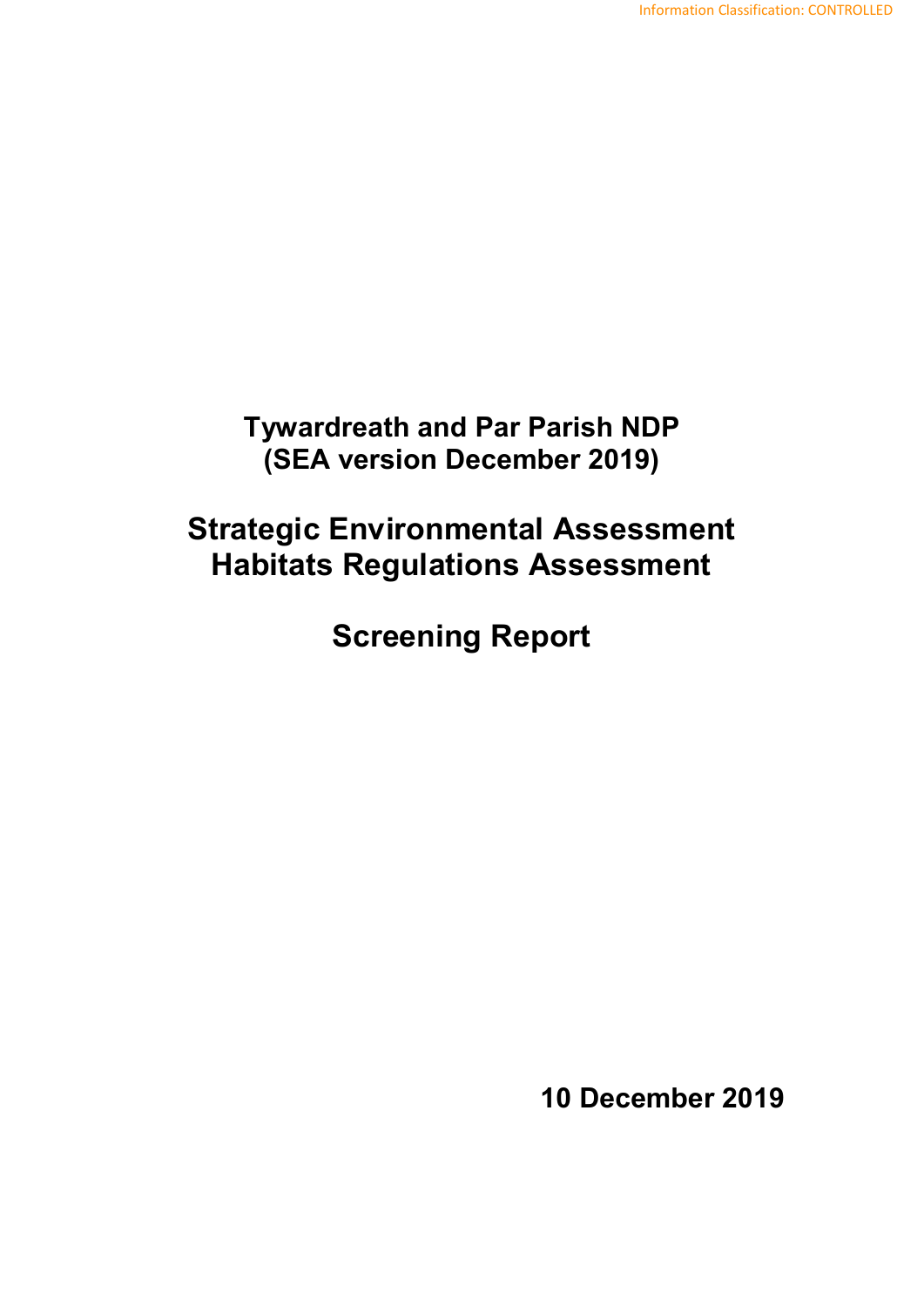## **Tywardreath and Par Parish Neighbourhood Plan SEA and HRA Screening Report**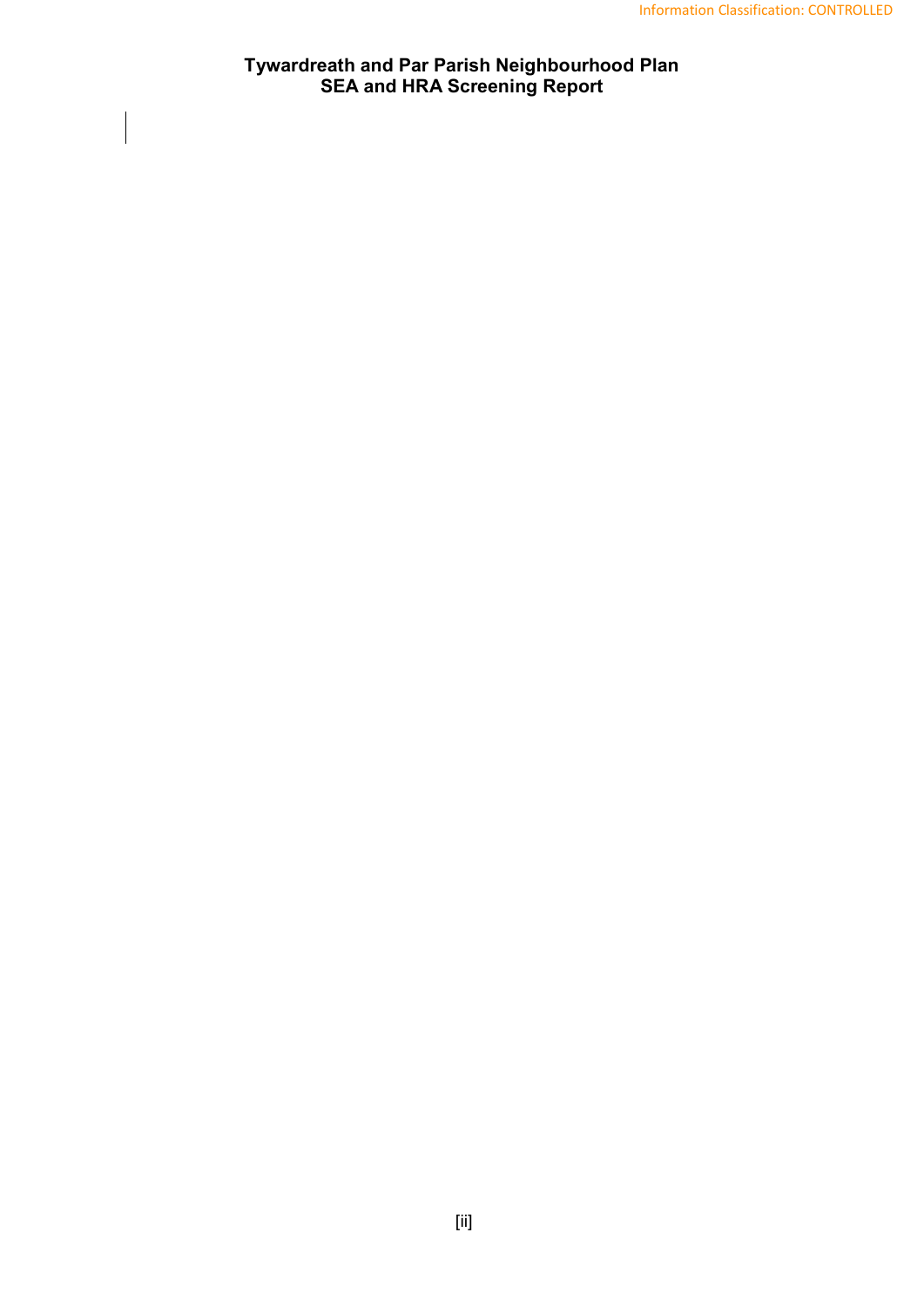## **Contents**

| 1. Introduction                                 |   |
|-------------------------------------------------|---|
| 2. Legislative Background                       |   |
| 3. Habitats Regulation Assessment               | 6 |
| 4. Strategic Environmental Assessment Screening |   |
| 5. Screening Outcome                            |   |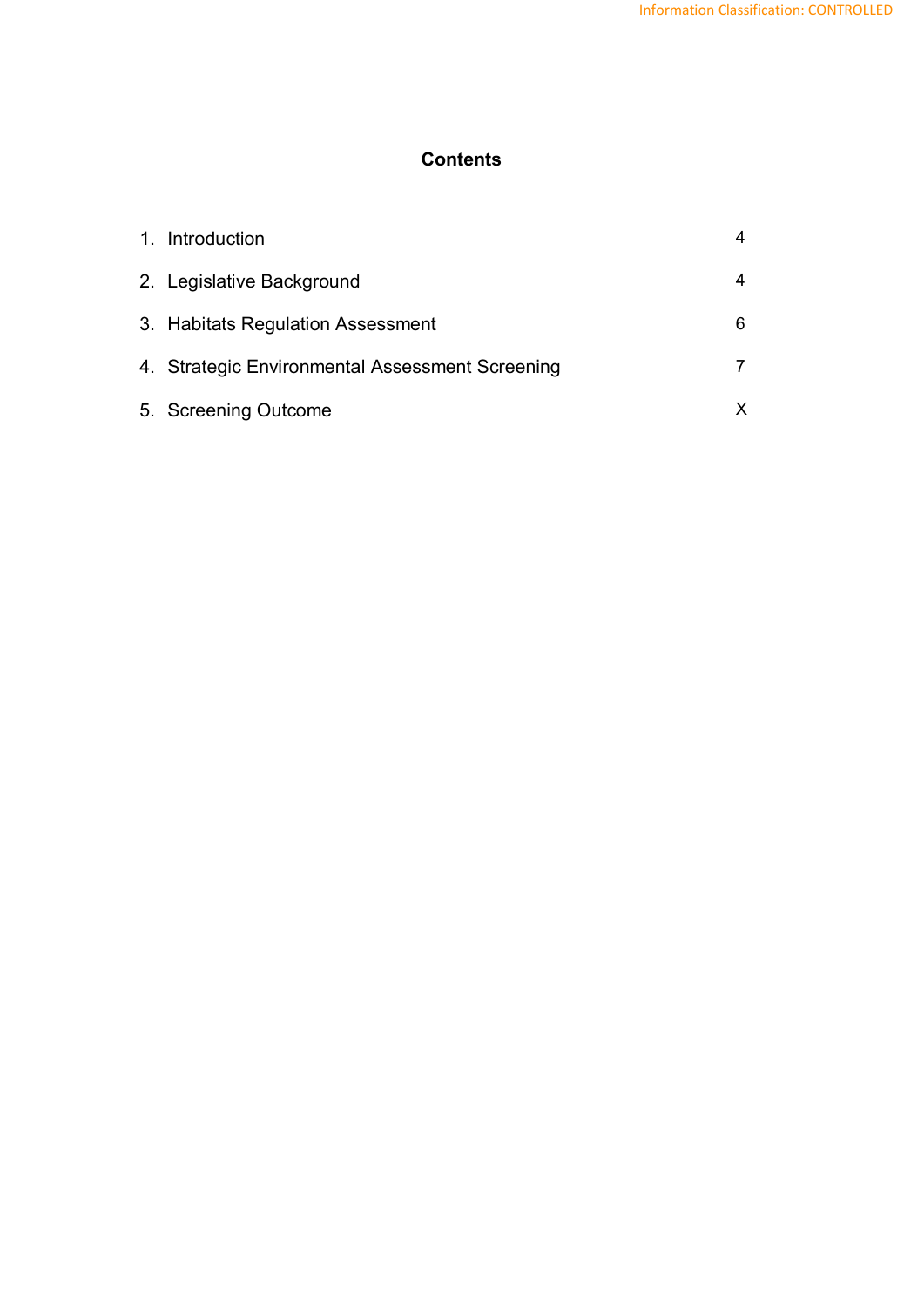## **1. Introduction**

- 1.1 This screening report is designed to determine whether or not the Tywardreath and Par Parish Neighbourhood Development Plan (the NDP) requires a Strategic Environmental Assessment (SEA) in accordance with the European Directive 2001/42/EC and associated Environmental Assessment of Plans and Programmes Regulations 2004. The report also considers whether Habitats Regulations Assessment is required under Article 6 or 7 of the Habitats Directive.
- 1.2 The purpose of the NDP is to provide local planning policies which will operate in the plan area, Tywardreath and Par parish, in conjunction with and adding extra detail to strategic level policies.
- 1.3 The vision for the NDP is: "By 2030, Tywardreath and Par Parish will be a thriving, welcoming and inclusive community, allowing local people to lead secure, sustainable, productive and rewarding lives while protecting a distinctive landscape and coastline, environment and heritage." The NDP specifies 5 key objective, relating to Flood Risk Management, Business, Tourism and Transport, Community, Health and Wellbeing, Environment and Heritage and Housing and Development. A diagram on page 13 shows how the NDP policies relate to each objective.
- 1.4 The strategy of the NDP is to use criteria based polices to guide the quality of development. Fairly tight development boundaries are drawn, reflecting the indicative baseline housing requirement figure of zero supplied by Cornwall Council in accordance with NPPF paragraph 69. The NDP does not allocate sites, but safeguards sites for employment, designates local green space and safeguards land required for the implementation of the StARR project.
- 1.5 Health and wellbeing, including blue/green spaces, tranquility and environmental protection and enhancement and an appreciation of cultural distinctiveness and the historic environment are key features of the NDP.
- 1.6 The legislative background set out below outlines the regulations that require the need for this screening exercise. Section 4, provides a screening assessment of the likely significant environmental effects of the Neighbourhood Plan and the need for a full SEA or HRA.

#### **2. Legislative Background**

#### Strategic environmental assessment

2.1 The basis for Strategic Environmental Assessments legislation is European Directive 2001/42/EC and was transposed into English law by the Environmental Assessment of Plans and Programmes Regulations 2004, or SEA Regulations. Detailed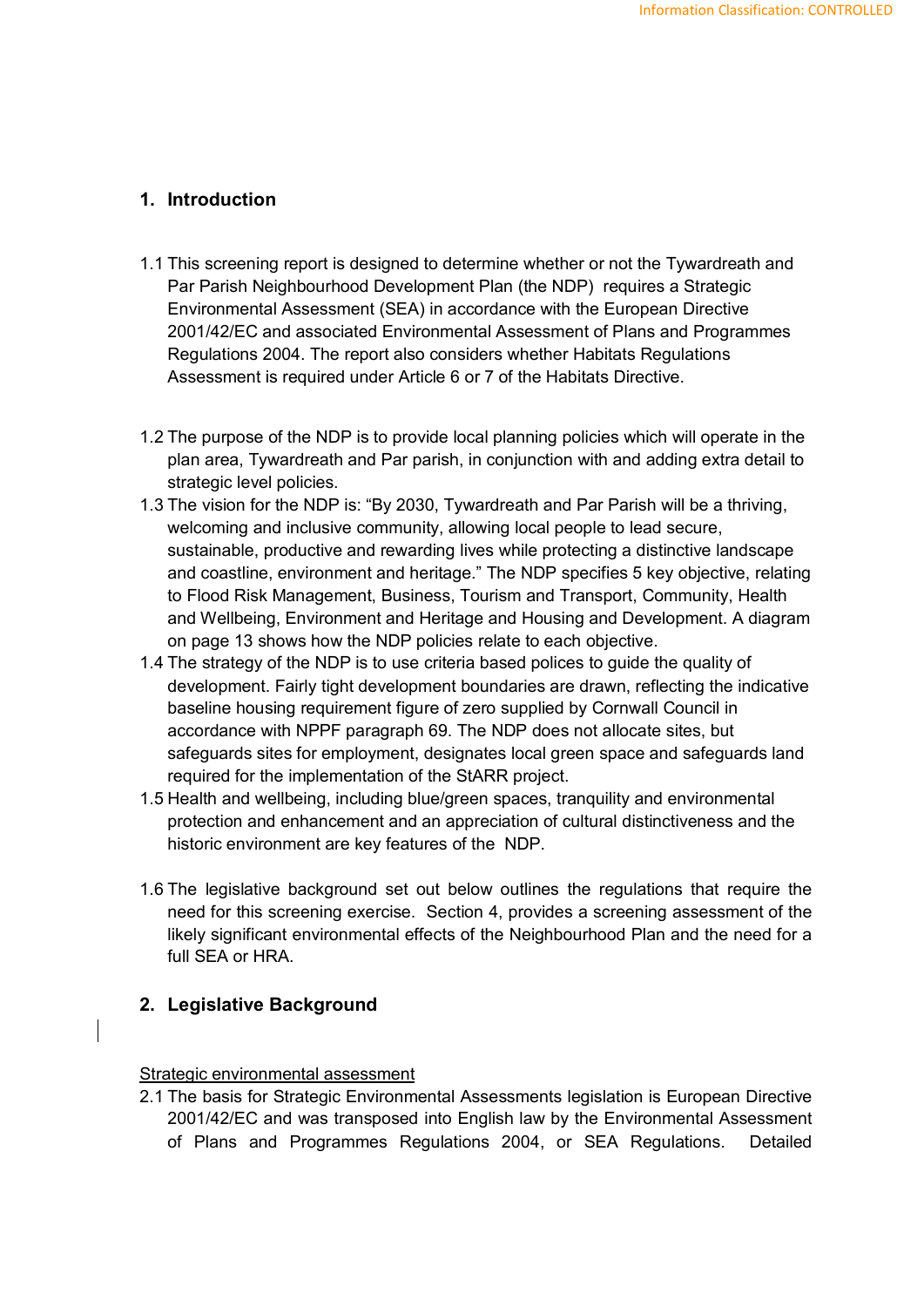Guidance of these regulations can be found in the Government publication 'A Practical Guide to the Strategic Environmental Assessment Directive' (ODPM 2005)

- 2.2 .The Planning and Compulsory Purchase Act 2004 required Local Authorities to produce Sustainability Appraisals (SA) for all local development documents to meet the requirement of the EU Directive on SEA. It is considered best practice to incorporate requirements of the SEA Directive into an SA.
- 2.3 However, Neighbourhood Plans are not Local Development Documents and are not required to be subject to sustainability appraisal by legislation (although it is advisable to carry out some form of sustainability assessment.) Neighbourhood plans are produced under the Localism Act 2011. In SEA terms, neighbourhood plans are treated as components of Local Plans. National Planning Policy Guidance (NPPG) advises that in some limited circumstances, where a neighbourhood plan is likely to have significant environmental effects, it may require a strategic environmental assessment. The Localism Act 2011 also requires neighbourhood plans to be compatible with EU and Human rights legislation, therefore, depending on their content, neighbourhood plans may trigger the Strategic Environmental Assessment Directive and Habitats Directive

## 2.4

- Figure 2.1 shows the SEA screening process, and Box 2.1 shows the criteria to be used for the main test that applies to neighbourhood plans, namely whether the plan is likely to have a significant environmental effect.
- 2.5 National Planning Policy Guidance (NPPG) advises that in some limited circumstances, where a neighbourhood plan is likely to have significant environmental effects, it may require a strategic environmental assessment. Potential triggers may be:
	- a neighbourhood plan allocates sites for development
	- the neighbourhood area contains sensitive natural or heritage assets that may be affected by the proposals in the plan

- the neighbourhood plan is likely to have significant environmental effects that have not already been considered and dealt with through a sustainability appraisal of the Local Plan

#### Habitats Regulation Assessment

- 2.6 Habitats Regulation Assessment (HRA) is a separate process which is required for all plans and projects which are not wholly directly connected with or necessary to the conservation management of a European site's qualifying features. This process also requires screening as a first step to ascertain whether a plan is likely to have significant adverse effects on the integrity of 'European' sites. European sites in Cornwall include Special Areas of Conservation (SACs) and Special Protection Areas (SPAs.).
- 2.7 HRA focuses on maintaining the 'integrity' of the European Sites, namely their conservation objectives. Table 5.1 lists the European Sites within 10km of the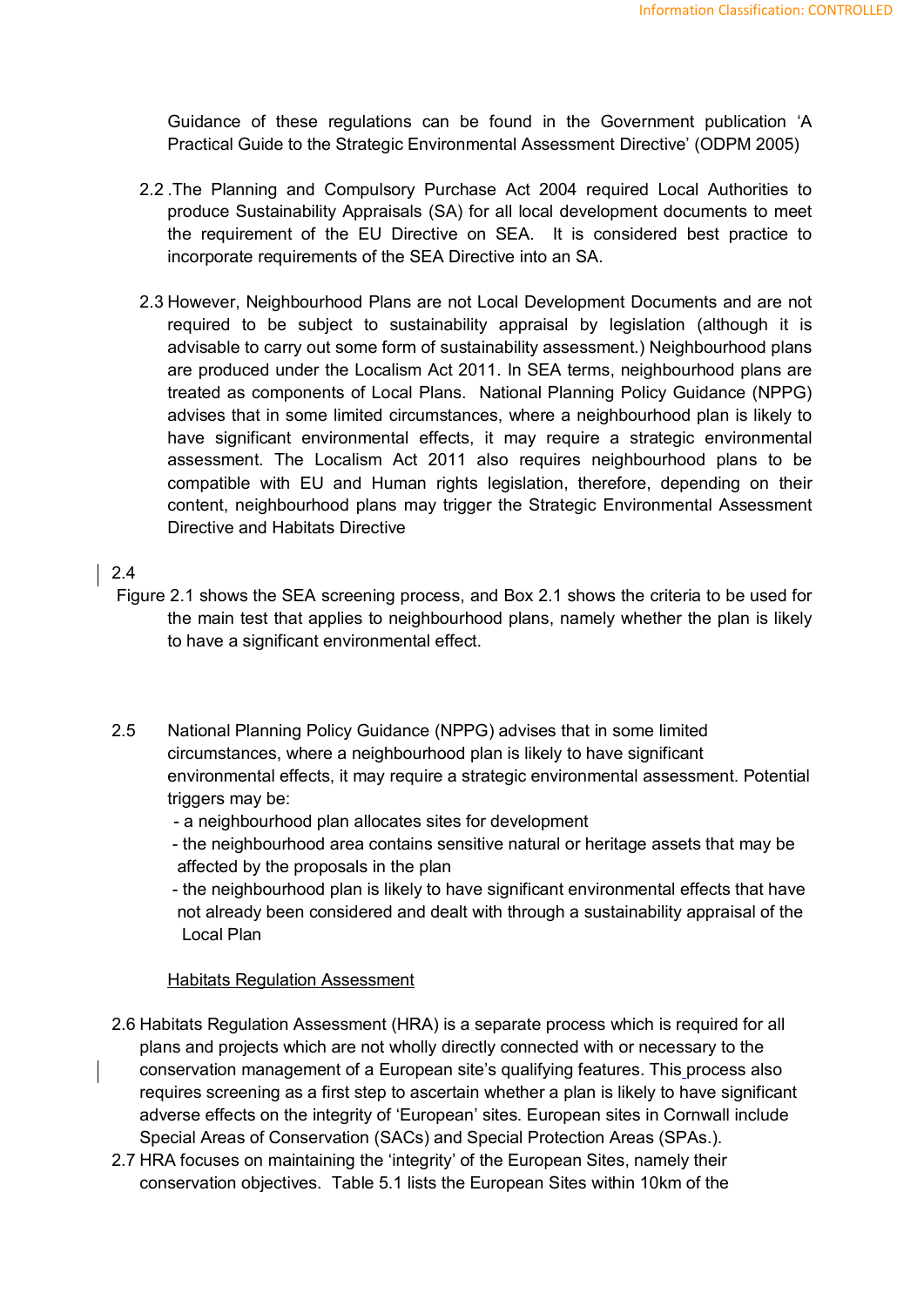neighbourhood plan; their designated features/habitats; conservation objectives; and vulnerabilities.

Sustainability appraisal

- 2.8 The NPPG explains that there is no legal requirement for a neighbourhood plan to have a sustainability appraisal as set out in section 19 of the Planning and Compulsory Purchase Act 2004. However, a qualifying body must demonstrate how its plan or order will contribute to achieving sustainable development. A sustainability appraisal may be a useful approach for doing this.
- 2.9 This report therefore includes screening for HRA and SEA . Section 3 sets out the HRA screening, and provides that Appropriate Assessment if required. Section 4 shows the SEA screening process (fig 2.1), and Box 2.1 shows the criteria to be used for the main test that applies to neighbourhood plans, namely whether the plan is likely to have a significant environmental effect.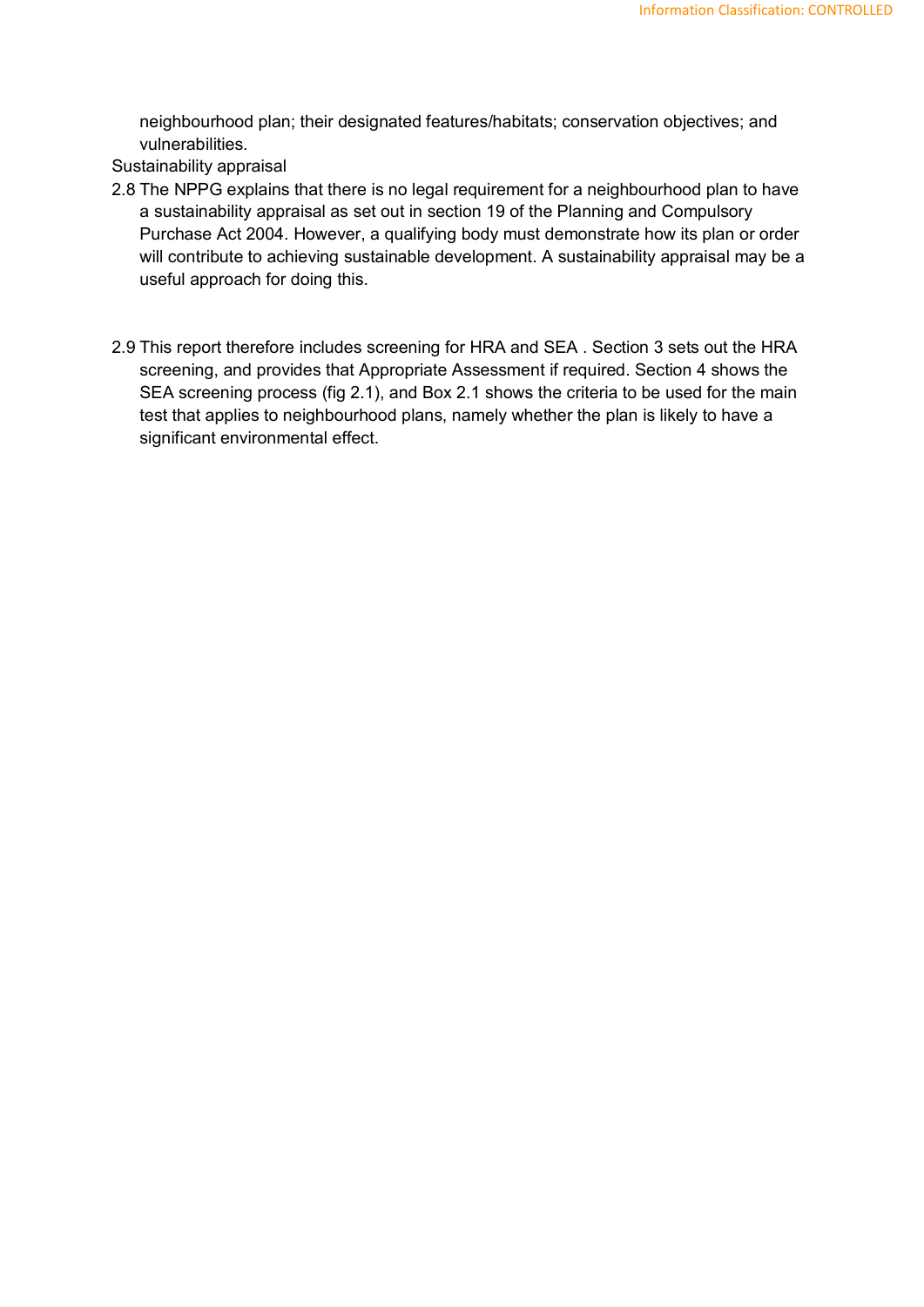#### 3. Habitats Regulation Assessment

Habitats Regulation Assessment (HRA) is a separate process which is required for all plans and projects which are not wholly directly connected with or necessary to the conservation management of a European site's qualifying features. This also requires screening as a first step to ascertain whether a plan is likely to have significant adverse effects on the integrity of 'European' sites. European sites in Cornwall include Special Areas of Conservation (SACs) and Special Protection Areas (SPAs.).

5.2 HRA focuses on maintaining the 'integrity' of the European Sites, namely their conservation objectives. Table 5.1 lists the European Sites within 10km of the neighbourhood plan; their designated features/habitats; conservation objectives; and vulnerabilities.

5.3 HRA screening must address the question: Is the Plan, either alone or in combination with other relevant projects and plans, likely to result in a significant effect upon European sites? The table(s) below appraises the effect of allocations or policies within the NDP which have the potential to significantly affect European sites within or with a pathway of impact from the NDP. The precautionary principle must be used when assessing whether adverse effects are significant.

NDP Allocation or Policy: There are no allocations nor policies within the NDP likely to cause significant effects on a SAC or SPA. The nearest European Sites are listed in the table below.

| European Site | Designated features          | Threats/pressures                            | Pathways of Impact                                | Likely significant                    | in<br>Screen |
|---------------|------------------------------|----------------------------------------------|---------------------------------------------------|---------------------------------------|--------------|
|               |                              |                                              | (arising from development<br>relating to the NDP) | effects (including in<br>combination) | or out       |
| Falmouth Bay  | <b>Black throated Diver,</b> | fishing,<br>fixed/drift<br>Commercial<br>net | None arising from the                             | None                                  | Out          |
| to St Austell | Slavonian Grebe,             | fisherry                                     | NDP. The SPA was also                             |                                       |              |
| Bay SPA       | <b>Great Northern</b>        |                                              | screened out of the                               |                                       |              |
|               | Diver,                       |                                              | <b>Cornwall Council HRA</b>                       |                                       |              |
|               |                              |                                              |                                                   | None                                  | Out          |
| Polruan to    | Qualifying habitats:         | Water Pollution, Air Pollution,              | None. Farming practises                           |                                       |              |
| Polperro SAC  |                              |                                              | are outside the remit of an                       |                                       |              |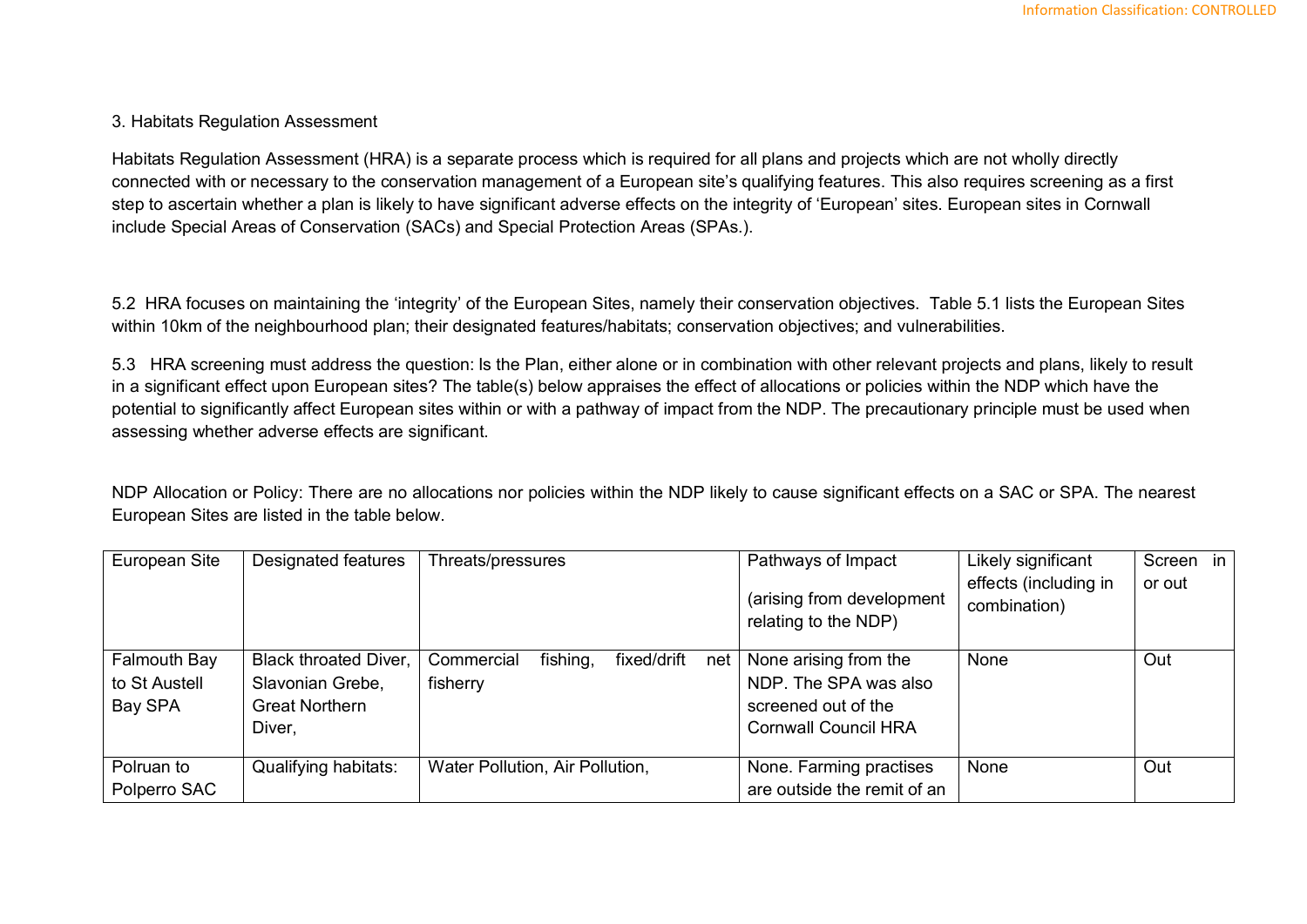| ⊡European dry           | overgrazing, inappropriate scrub control                               | NDP. The NDP does not       |  |
|-------------------------|------------------------------------------------------------------------|-----------------------------|--|
| heaths                  |                                                                        | propose development         |  |
|                         |                                                                        | above that of the Cornwall  |  |
|                         |                                                                        | Local plan $-$ and this SAC |  |
|                         |                                                                        | was screened out in the     |  |
|                         |                                                                        | HRA of the Cornwall Local   |  |
| Qualifying species:     |                                                                        | Plan.                       |  |
| $\Box$ Shore dock Rumex |                                                                        |                             |  |
| rupestris               |                                                                        |                             |  |
|                         | $\square$ Vegetated sea<br>cliffs of the Atlantic<br>and Baltic coasts |                             |  |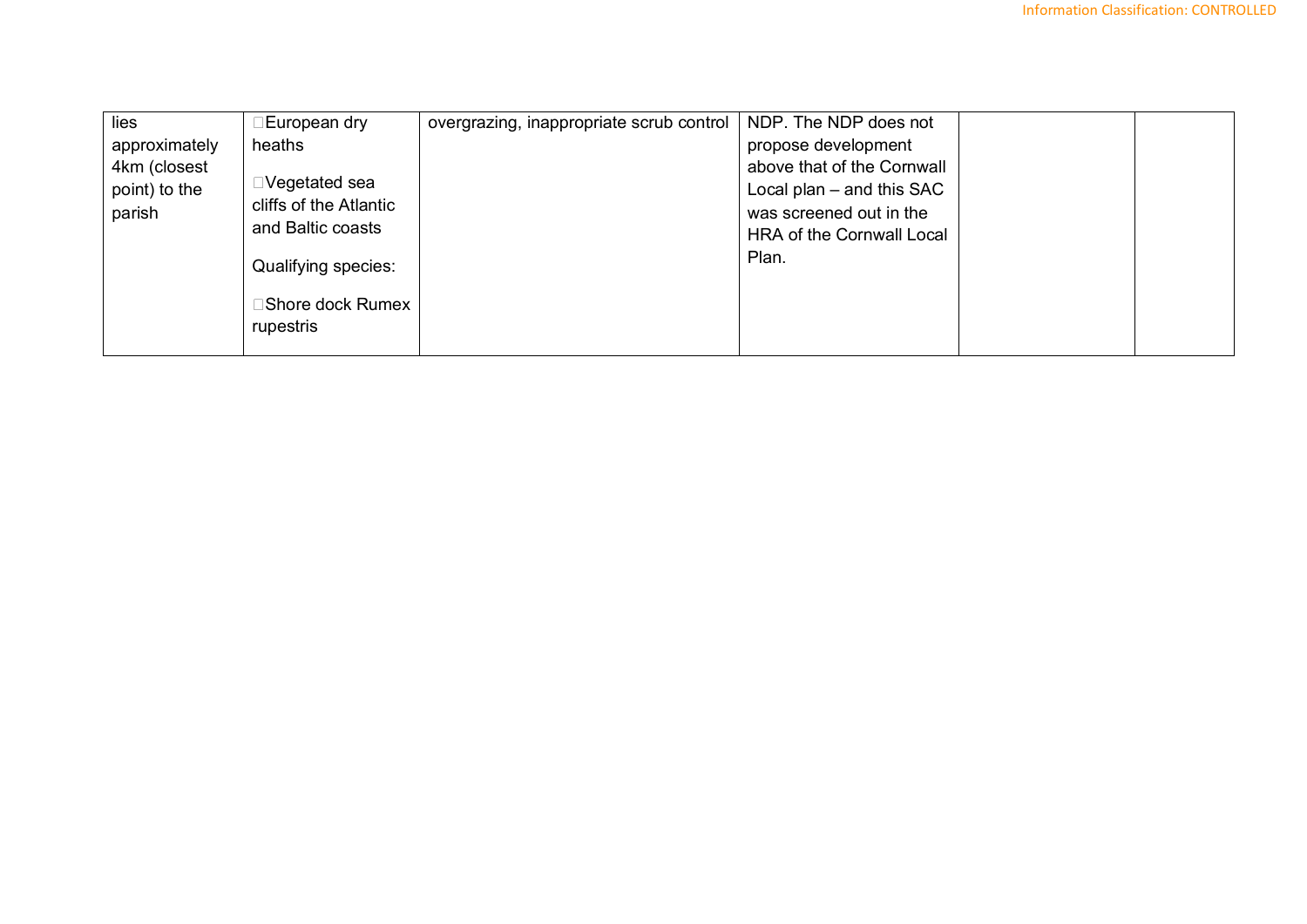#### **4. SEA screening**

4.1 Criteria for determining the likely significance of effects referred to in Article 3(5) of Directive 2001/42/EC are set out below:

SCHEDULE 1 Regulations 9(2)(a) and 10(4)(a)

CRITERIA FOR DETERMINING THE LIKELY SIGNIFICANCE OF EFFECTS ON THE ENVIRONMENT

1. The characteristics of plans and programmes, having regard, in particular, to

- the degree to which the plan or programme sets a framework for projects and other activities, either with regard to the location, nature, size and operating conditions or by allocating resources,

- the degree to which the plan or programme influences other plans and programmes including those in a hierarchy,

- the relevance of the plan or programme for the integration of environmental considerations in particular with a view to promoting sustainable development,

- environmental problems relevant to the plan or programme,

- the relevance of the plan or programme for the implementation of Community legislation on the environment (e.g. plans and programmes linked to wastemanagement or water protection).

2. Characteristics of the effects and of the area likely to be affected, having regard, in particular, to

- the probability, duration, frequency and reversibility of the effects,

- the cumulative nature of the effects,

- the transboundary nature of the effects,

- the risks to human health or the environment (e.g. due to accidents),

- the magnitude and spatial extent of the effects (geographical area and size of the population likely to be affected),

- the value and vulnerability of the area likely to be affected due to:
- special natural characteristics or cultural heritage,
- exceeded environmental quality standards or limit values,
- intensive land-use,

- the effects on areas or landscapes which have a recognised national, Community or international protection status.

Source: Annex II of SEA Directive 2001/42/EC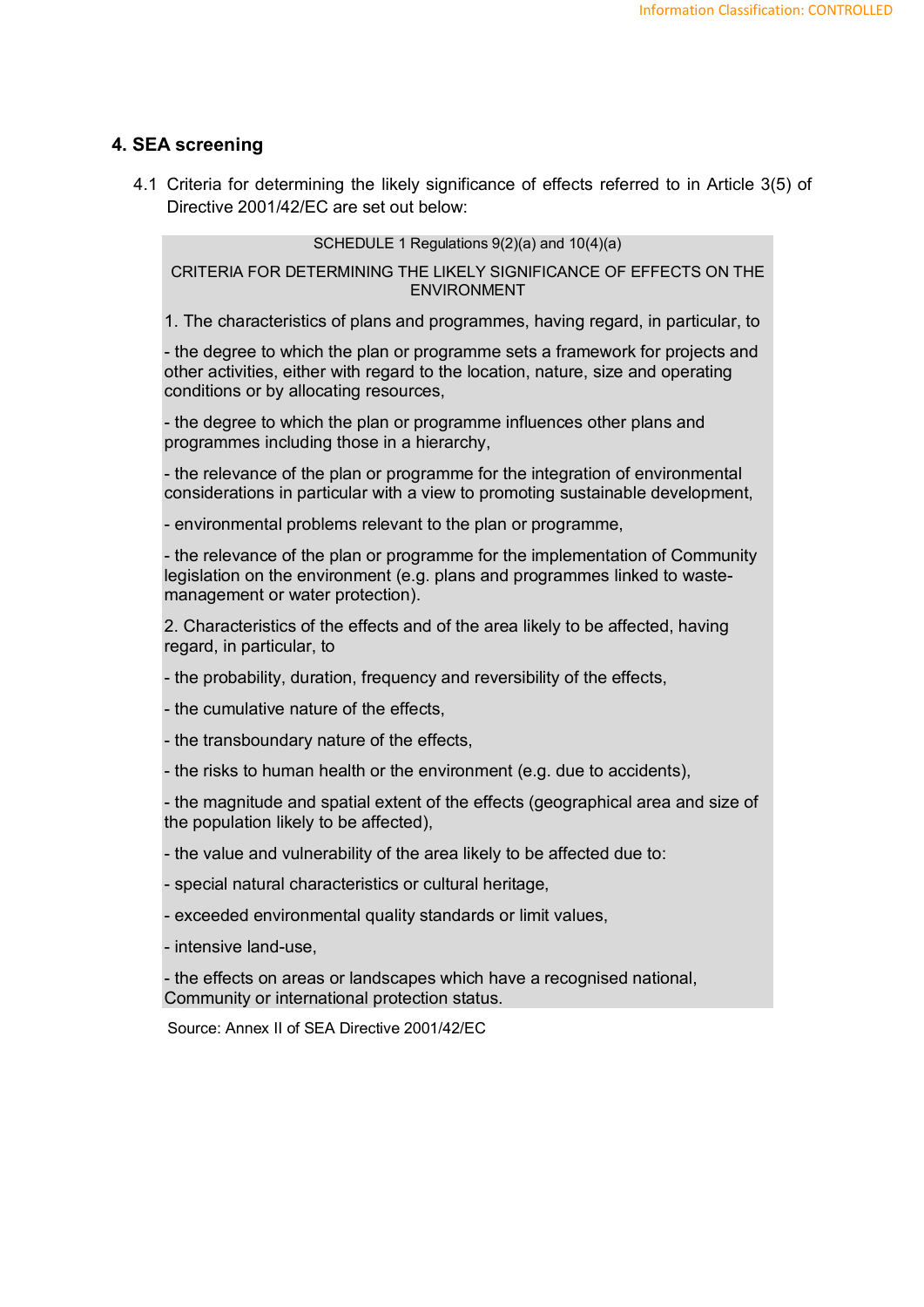## **Figure 2 SEA screening flowchart**

The diagram below illustrates the process for screening a planning document to ascertain whether a full SEA is required $^1$ .

| 1. Is the PP subject to preparation and/or adoption by a<br>national, regional or local authority OR prepared by an<br>suthority for adoption through a legislative procedure by<br>Parliament or Government? (Art. 2(a))                                                                                                                        |                                                                                                                                                                                 |                              | No to both criteria                                                                                                              |                 |
|--------------------------------------------------------------------------------------------------------------------------------------------------------------------------------------------------------------------------------------------------------------------------------------------------------------------------------------------------|---------------------------------------------------------------------------------------------------------------------------------------------------------------------------------|------------------------------|----------------------------------------------------------------------------------------------------------------------------------|-----------------|
|                                                                                                                                                                                                                                                                                                                                                  | Yes to either criterion                                                                                                                                                         |                              |                                                                                                                                  |                 |
| administrative provisions? (Art. 2(a))                                                                                                                                                                                                                                                                                                           | 2. Is the PP required by legislative, regulatory or                                                                                                                             | No                           |                                                                                                                                  |                 |
|                                                                                                                                                                                                                                                                                                                                                  | Yes                                                                                                                                                                             |                              |                                                                                                                                  |                 |
| 3. Is the PP prepared for agriculture, forestry, fisheries, energy,<br>industry, transport, waste management, water management,<br>telecommunications, tourism, town and country planning or<br>land use. AND does it set a framework for future.<br>development consent of projects in Annexes I and II to the<br>EIA Directive? (Art., 3.2(a)) |                                                                                                                                                                                 | No to<br>ether<br>criterion  | 4. Will the PP, in view of its<br>likely effect on sites,<br>require an assessment                                               |                 |
|                                                                                                                                                                                                                                                                                                                                                  |                                                                                                                                                                                 |                              | under Article 6 or 7 of<br>the Habitats Directive?<br>(Art. 3.2(b))                                                              |                 |
|                                                                                                                                                                                                                                                                                                                                                  | Yes to both criteria                                                                                                                                                            | YBS                          | No                                                                                                                               |                 |
| (Ar1.3.3)                                                                                                                                                                                                                                                                                                                                        | 5. Does the PP determine the use of small areas at local level.<br>OR is it a minor modification of a PP subject to Art. 3.2?                                                   | Yes to<br>either<br>critenon | 6. Does the PP set the<br>framework for future<br>development consent of<br>projects (not just projects<br>in Annexes to the EIA |                 |
|                                                                                                                                                                                                                                                                                                                                                  | No to both criteria                                                                                                                                                             |                              | Directive)? (Art. 3.4)<br>Yes,                                                                                                   |                 |
| 2000 to 2006/77 (Art. 3.8, 3.9)                                                                                                                                                                                                                                                                                                                  | 7. Is the PP's sole purpose to serve national defence or civil<br>emergency, OR is it a financial or budget PP, OR is it<br>co-financed by structural funds or EAGGF programmes | Yes.                         | 8. Is it likely to have a<br>significant effect on the<br>environment? (Art. 3.5)*                                               |                 |
|                                                                                                                                                                                                                                                                                                                                                  | No to all criteria                                                                                                                                                              |                              | Yes to any criterion                                                                                                             | No<br><b>No</b> |

\*The Directive requires Member States to determine whether plans or programmes in this category are likely to have significant environmental effects. These determinations may be made on a case by case basis and/or by specifying types of plan or programme.

 <sup>1</sup> Source: A Practical Guide to the Strategic Environmental Assessment Directive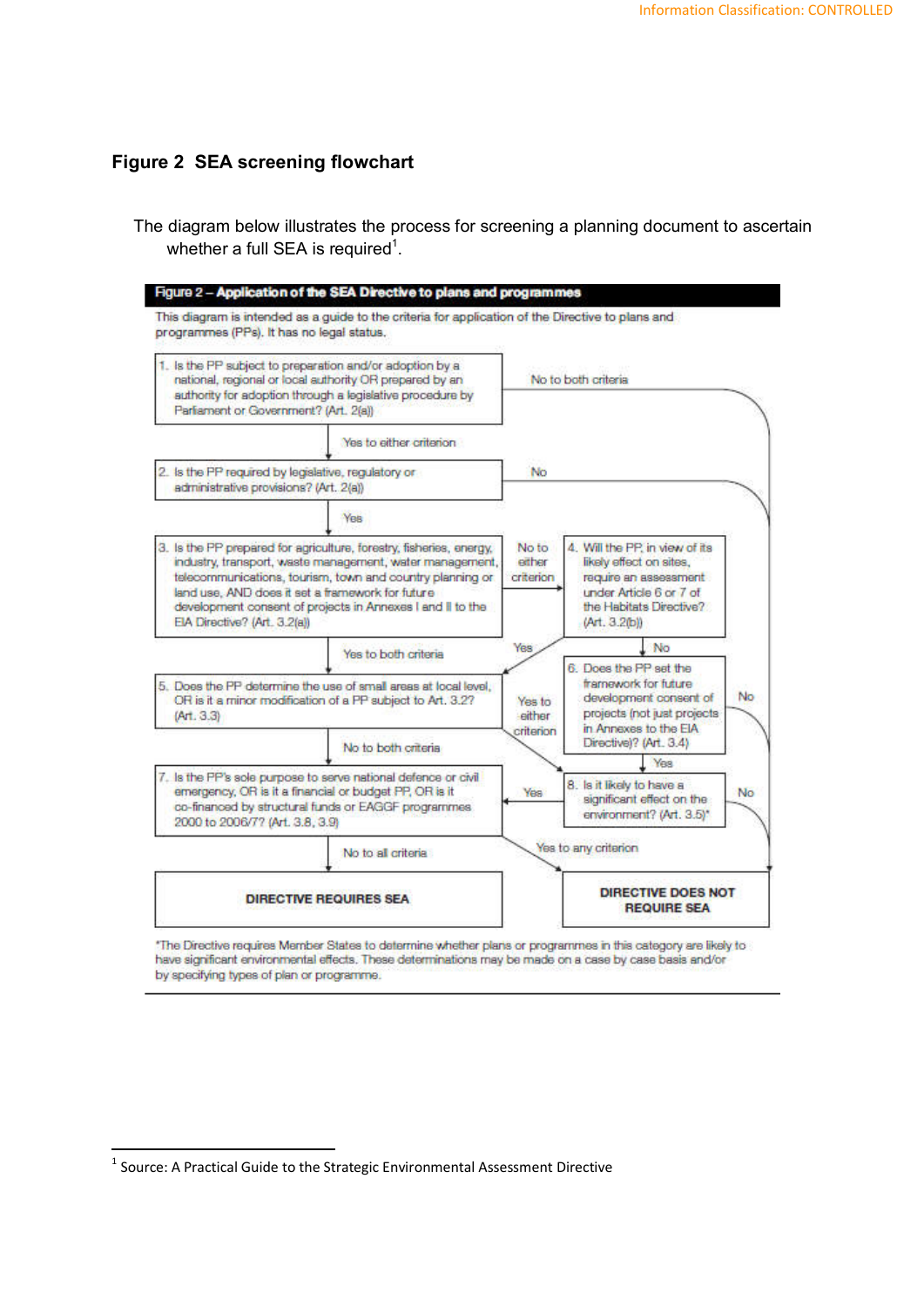| Table 4.1 Establishing the Need for SEA                                                                                                                                                                                                                                                                                                          |                         |                                                                                                                                                                 |
|--------------------------------------------------------------------------------------------------------------------------------------------------------------------------------------------------------------------------------------------------------------------------------------------------------------------------------------------------|-------------------------|-----------------------------------------------------------------------------------------------------------------------------------------------------------------|
| Stage                                                                                                                                                                                                                                                                                                                                            | Y/N                     | <b>Reason</b>                                                                                                                                                   |
| 1. Is the PP (plan or programme) subject to<br>preparation and/or adoption by a national, regional<br>or local authority OR prepared by an authority for<br>adoption through a legislative procedure by<br>Parliament or Government? (Art. 2(a))                                                                                                 | Y                       | Will be 'made' by Cornwall<br>Council and used in decision<br>making as part of the<br>development plan.                                                        |
| 2. Is the PP required by legislative, regulatory or<br>administrative provisions? (Art. 2(a))                                                                                                                                                                                                                                                    | Y                       | Localism Act 2011                                                                                                                                               |
| 3. Is the PP prepared for agriculture, forestry,<br>fisheries, energy, industry, transport, waste<br>management, water management,<br>telecommunications, tourism, town and country<br>planning or land use, AND does it set a framework<br>for future development consent of projects in<br>Annexes I and II to the EIA Directive? (Art 3.2(a)) | N                       | Annex I and II projects are<br>(typically) large scale<br>industrial and commercial<br>processes - the plan does<br>not deal with this scale of<br>development. |
| 4. Will the PP, in view of its likely effect on sites,<br>require an assessment for future development<br>under Article 6 or 7 of the Habitats Directive?<br>(Art. 3.2 (b)) (See para 4.2 above)                                                                                                                                                 | N                       | See Section 3 on Habitats<br><b>Regulations Assessment</b>                                                                                                      |
| 5. Does the PP Determine the use of small areas<br>at local level, OR is it a<br>minor modification of a PP subject to Art. 3.2? (Art.<br>3.3)                                                                                                                                                                                                   | Y                       | The Plan contains land use<br>planning policies to guide<br>development within the<br>parish                                                                    |
| 6. Does the PP set the framework for future<br>development consent of projects (not just projects<br>in annexes to the EIA Directive)? (Art 3.4)                                                                                                                                                                                                 | $\overline{\mathsf{Y}}$ | The NDP will be 'made' and<br>used as part of the<br>development plan for<br>determining planning<br>applications in the Plan area                              |
| 7. Is the PP's sole purpose to serve the national<br>defence or civil emergency, OR is it a financial or<br>budget PP, OR is it co-financed by structural funds<br>or EAGGF programmes 2000 to 2006/7? (Art 3.8,<br>3.9)                                                                                                                         | $\mathsf{N}$            |                                                                                                                                                                 |
| 8. Is it likely to have a significant effect on the<br>environment? (Art. 3.5)                                                                                                                                                                                                                                                                   | N                       | See Table 4.2                                                                                                                                                   |

 $\overline{\phantom{a}}$ 

 $\begin{array}{c} \hline \end{array}$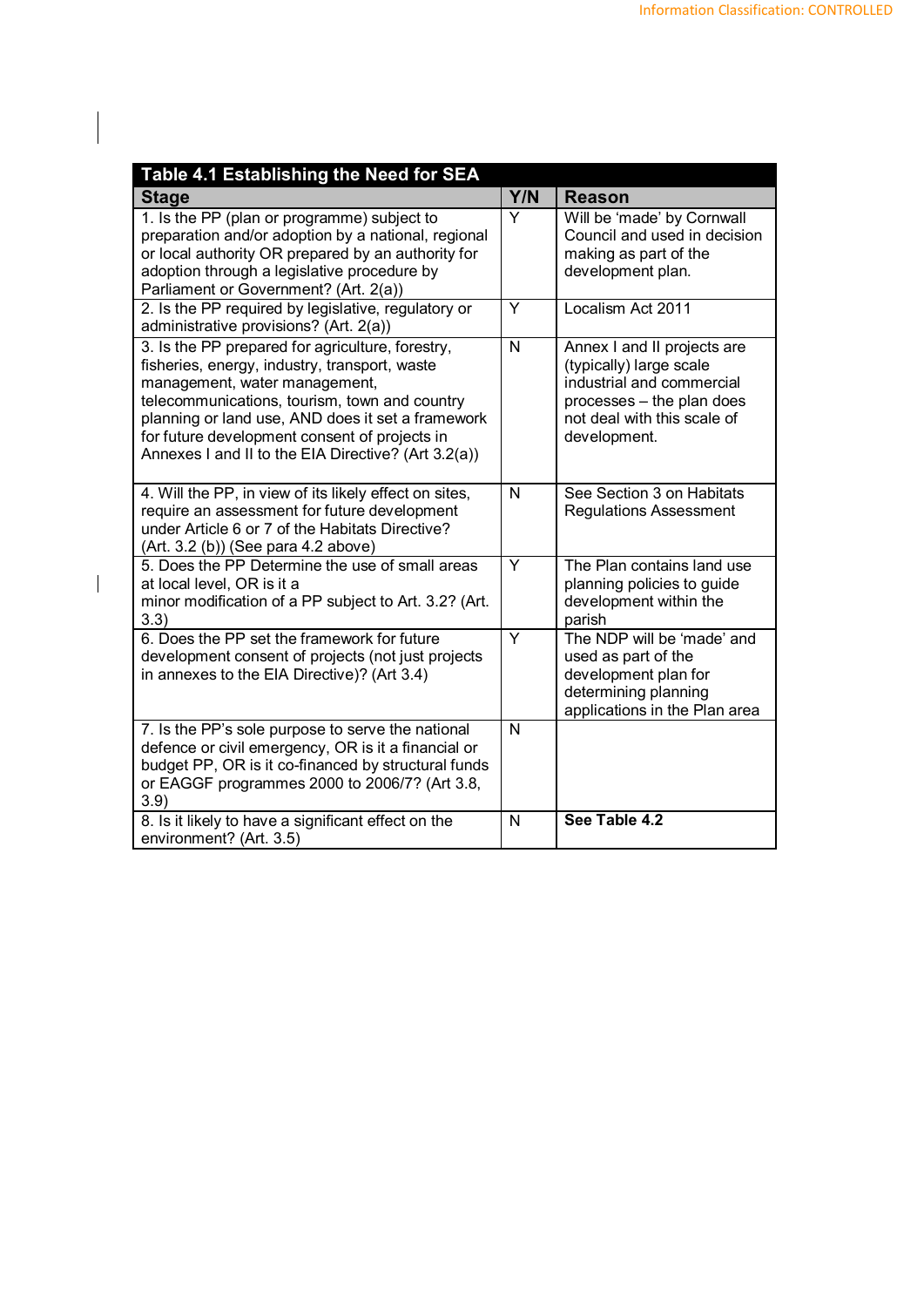| Table 4.2 Likely significant effects on the environment                                                                                                                                                              |                                                                                                                                                                                                                                                                                                                                                                                                                                                                                                                                                                                                                                                                                             |
|----------------------------------------------------------------------------------------------------------------------------------------------------------------------------------------------------------------------|---------------------------------------------------------------------------------------------------------------------------------------------------------------------------------------------------------------------------------------------------------------------------------------------------------------------------------------------------------------------------------------------------------------------------------------------------------------------------------------------------------------------------------------------------------------------------------------------------------------------------------------------------------------------------------------------|
| <b>SEA requirement</b>                                                                                                                                                                                               | <b>Comments</b>                                                                                                                                                                                                                                                                                                                                                                                                                                                                                                                                                                                                                                                                             |
| The characteristics of plans and programmes, having regard, in particular, to:                                                                                                                                       |                                                                                                                                                                                                                                                                                                                                                                                                                                                                                                                                                                                                                                                                                             |
| 1. the degree to which the plan or<br>programme sets a framework for<br>projects and other activities, either with<br>regard to the location, nature, size and<br>operating conditions or by allocating<br>resources | The Plan provides local criteria based policies to<br>control the quality of development within the parish.<br>The Plan does not aim to exceed the Local Plan<br>housing requirement and does not allocate sites.<br>The strategy for delivery of development is through<br>settlement boundary and the safeguarding of existing<br>employment sites. Policies focus on quality of<br>development and delivery of key objectives that<br>protect the environment and promote community well<br>being.                                                                                                                                                                                       |
| 2. the degree to which the plan or<br>programme influences other plans and<br>programmes including those in a<br>hierarchy                                                                                           | The neighbourhood plan must be in general<br>conformity with the National Planning Policy<br>Framework and the Local Plan. It does not influence<br>other plans.                                                                                                                                                                                                                                                                                                                                                                                                                                                                                                                            |
| 3. the relevance of the plan or<br>programme for the integration of<br>environmental considerations in<br>particular with a view to promoting<br>sustainable development,                                            | The neighbourhood plan must be in general<br>conformity with the National Planning Policy<br>Framework and the Local Plan which promote<br>sustainable development. It will be examined against<br>four basic conditions, one of which is whether the plan<br>contributes to sustainable development. A<br>sustainability checklist has been completed and is<br>appended. This uses the 19 topics and objectives<br>used for the sustainability appraisal of the Cornwall<br>Local Plan to test the policies of the draft NDP. The<br>results, presented in a table, have led to the<br>amendment of some policies, to strengthen their<br>performance and this is detailed in the report. |
| 4. environmental problems relevant to<br>the plan or programme,                                                                                                                                                      | The following environmental problems have been<br>identified in the neighbourhood plan area:<br>Castle Dore, SAM, in neighbouring St Sampson<br>Parish, is on the Heritage at Risk Register. This is on<br>the boundary of the NDP Area.<br>None specifically within the parish                                                                                                                                                                                                                                                                                                                                                                                                             |
| 5. the relevance of the plan or<br>programme for the implementation of<br>Community legislation on the<br>environment (e.g. plans and<br>programmes linked to waste-<br>management or water protection).             | N/A<br>Characteristics of the effects and of the area likely to be affected, having regard, in particular, to:                                                                                                                                                                                                                                                                                                                                                                                                                                                                                                                                                                              |
|                                                                                                                                                                                                                      |                                                                                                                                                                                                                                                                                                                                                                                                                                                                                                                                                                                                                                                                                             |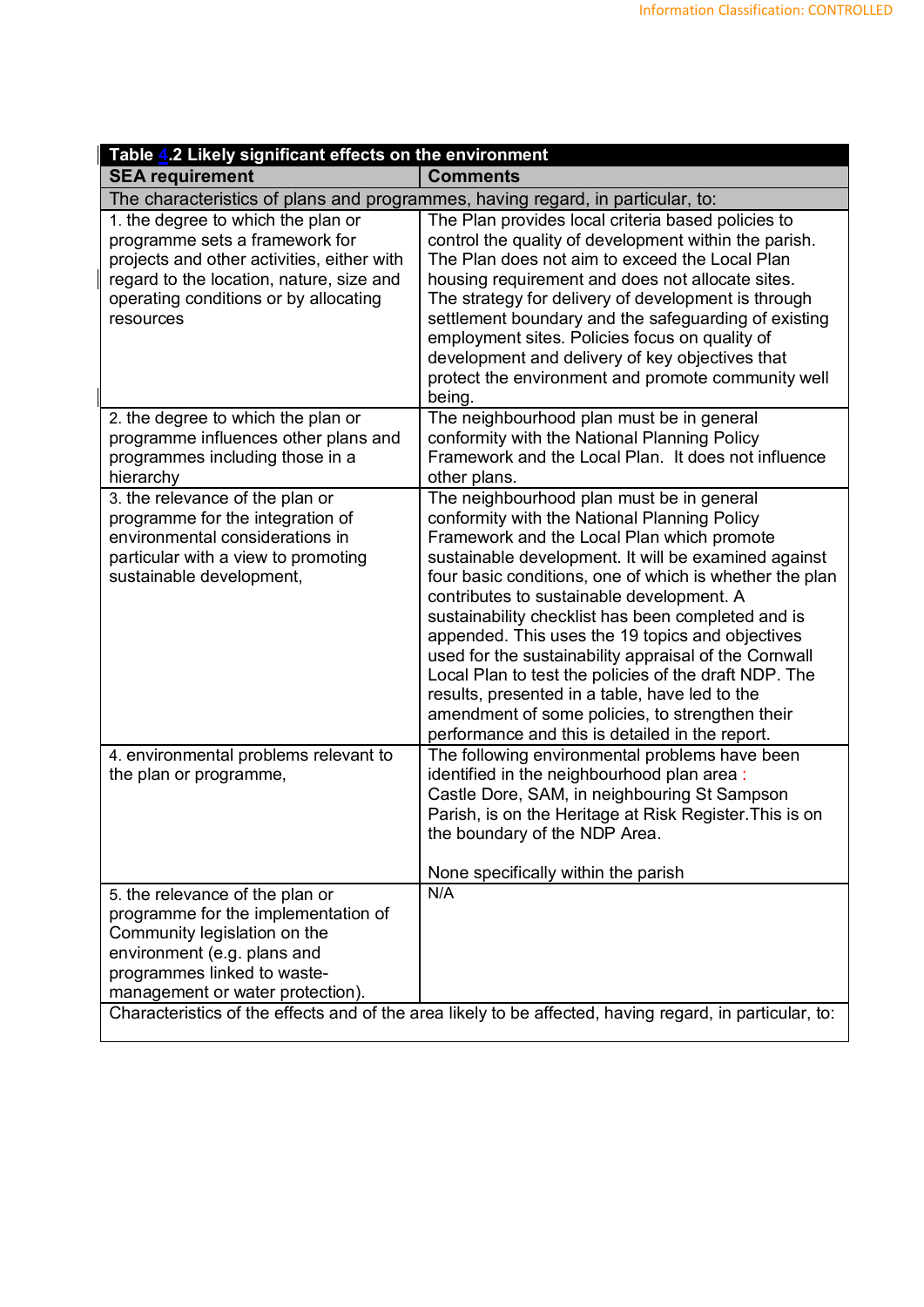| 6. the probability, duration,<br>frequency and reversibility of the<br>effects,                                                    | The plan period is from adoption until 2030, in line with the Cornwall Local Plan.                                                                                                                                                                                                                                                                                                                                                                                                                                                                                                                                                                                                                                                                                                                            |
|------------------------------------------------------------------------------------------------------------------------------------|---------------------------------------------------------------------------------------------------------------------------------------------------------------------------------------------------------------------------------------------------------------------------------------------------------------------------------------------------------------------------------------------------------------------------------------------------------------------------------------------------------------------------------------------------------------------------------------------------------------------------------------------------------------------------------------------------------------------------------------------------------------------------------------------------------------|
| 7. the cumulative nature of the<br>effects,                                                                                        | Tywardreath and Par is a rural parish located to the east of ST Austell, approximately 6km from that town<br>and from the strategic sites associated with it, allocated in the site allocations DPD. The main A390 road,<br>which serves St Austell runs through the northern part of this parish, but the NDP does not propose a<br>level of development which will contribute to cumulative effects.                                                                                                                                                                                                                                                                                                                                                                                                        |
| 8. the transboundary nature of the<br>effects,                                                                                     | N/A                                                                                                                                                                                                                                                                                                                                                                                                                                                                                                                                                                                                                                                                                                                                                                                                           |
| 9. the risks to human health or the<br>environment (e.g. due to accidents)                                                         | N/A                                                                                                                                                                                                                                                                                                                                                                                                                                                                                                                                                                                                                                                                                                                                                                                                           |
| 10. the magnitude and spatial<br>extent of the effects (geographical<br>area and size of the population<br>likely to be affected), | The parish covers an area of approx. 1025 hectares . The population, as at 2011 census, was 3268 and<br>the 2016 mid year estimate was 3275 inhabitants.<br>Tywardreath and Par is one of 11 parishes in the Fowey, St Blazey and Lostwithiel community network<br>area. The Local Plan apportions 900 dwellings to this group of parishes and Tywardreath and Par<br>represent 22% of the housing stock of those parishes; pro rata the parish might expect to deliver around<br>180 units, but the delivery so far during the plan period has been much lower, with 51 completions and 45<br>commitments. As a whole, the CNA is delivering the housing apportionment, so there is no requirement<br>for Tywardreath and Par to allocate more development and the qualifying body have chosen not to do so. |
| 11. the value and vulnerability of<br>the area likely to be affected due<br>to:                                                    | The NDP contains a large number of high quality maps showing the location of designated assets and<br>environmental constraints. These include:<br>Figure 12 Cornish Hedges Map page 85                                                                                                                                                                                                                                                                                                                                                                                                                                                                                                                                                                                                                       |
| -special natural<br>characteristics or<br>cultural heritage,                                                                       | Designated heritage assets map, showing the location of World Heritage Site, Scheduled Ancient<br>Monuments, Conservation Area, listed buildings, Registered Battlefields and Heritage Coast, page 87<br>Figure 16 Civil War Battlefield Site 1644 Map page 92<br>Figure 17, Industrial Assets Map page 94                                                                                                                                                                                                                                                                                                                                                                                                                                                                                                    |
| - exceeded<br>environmental quality<br>standards or limit<br>values,<br>- intensive land-use,                                      | A designations map, showing the WHS, SPA and AONB is also appended to this report.<br>The NDP does not allocate sites. The location of housing development is managed through the use of a<br>development boundary, shown on Figure 18, Development Boundary Map, page 98. The boundary is<br>drawn tightly, reflecting the decision not to seek development above the requirement set out in the<br>Cornwall Local Plan.                                                                                                                                                                                                                                                                                                                                                                                     |
| 12. the effects on areas or                                                                                                        | Some employment sites are safeguarded. These are existing sites, already developed, with business or                                                                                                                                                                                                                                                                                                                                                                                                                                                                                                                                                                                                                                                                                                          |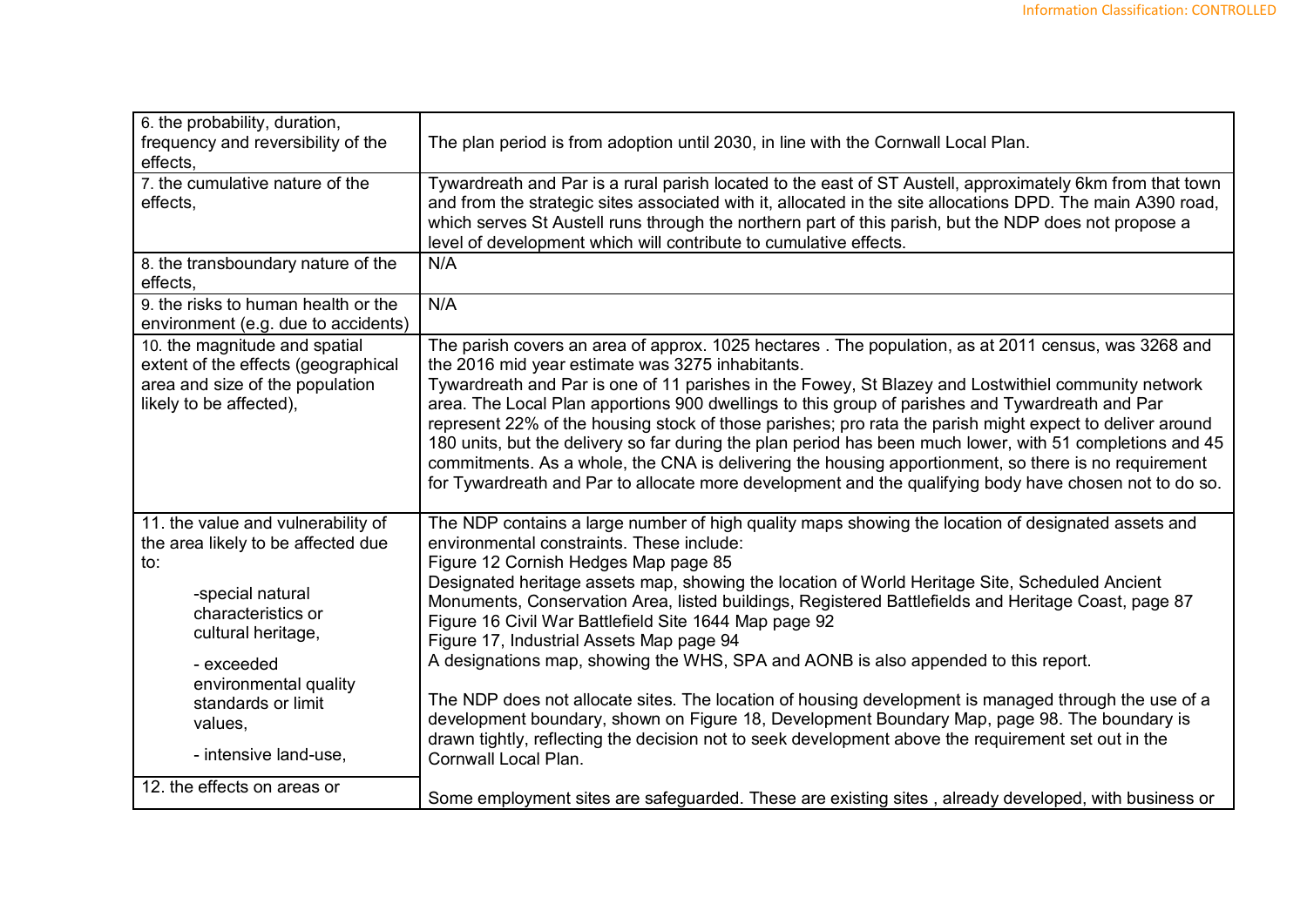| landscapes which have a           | employment development. Policy BTT1 restricts further development for industrial uses to these sites.                                                                                                                                                                                                                                                                                                                                                                                                                                                                                                                                                                                                                          |
|-----------------------------------|--------------------------------------------------------------------------------------------------------------------------------------------------------------------------------------------------------------------------------------------------------------------------------------------------------------------------------------------------------------------------------------------------------------------------------------------------------------------------------------------------------------------------------------------------------------------------------------------------------------------------------------------------------------------------------------------------------------------------------|
| recognised national, Community or |                                                                                                                                                                                                                                                                                                                                                                                                                                                                                                                                                                                                                                                                                                                                |
| international protection status.  | In conjunction with the development boundary, several policies use criteria to encourage further<br>protection and enhancement of the environment. These include:<br>Policy H2: General Development Principles, p102, a general policy encouraging design quality and<br>standards and protection of the environment.                                                                                                                                                                                                                                                                                                                                                                                                          |
|                                   | There are a suite of policies(pp22-31) safeguarding land and aiding the implementation of the StARR<br>project, a suite of interventions, led by the EA and delivered in partnership with Cornwall Council, to<br>manage flood water in this area. These policies also encourage a net gain in the biodiversity and green<br>infrastructure.                                                                                                                                                                                                                                                                                                                                                                                   |
|                                   | Policy E1 (P54) specifies sites for LGS designation. The evidence base for these sites is robust and the<br>sites are clearly shown in maps within the NDP. Additionally Policy E2 defines 10 tranquil areas, including<br>two areas of ancient woodland. These areas (Fig 10, p75) are in any case outside the development<br>boundary, not proposed for development in the NDP and would be considered as open countryside, with<br>strategic policy protection – but it is useful to note their special qualities to make sure that these are<br>considered and afforded further protection if any of the limited range of development acceptable in the<br>countryside is proposed.                                        |
|                                   | Policy E4.1: Development and Biodiversity and E4.2: Trees and Cornish Hedges are criteria based<br>policies to conserve biodiversity, encourage connectivity of habitats and achieve biodiversity net gain.                                                                                                                                                                                                                                                                                                                                                                                                                                                                                                                    |
|                                   | Tywardreath has a relatively large central conservation area. The NDP presents a strong evidence base<br>of the history of the parish and there is a clear interest in this heritage and desire to conserve and where<br>possible enhance this. The suite of Heritage policies, E5 1-7,pp 86 - 94, recognise the designated and<br>non designated assets of the parish and link to evidence base, such as the HER, to seek protection and<br>enhancement of the assets and their setting including Tywardreath Conservation Area, Character and<br>setting of Tywardreath Priory, the 1644 Civil War Battlefield Site, recognition of the WHS, Historic<br>Landscape Character of the Parish and historic industrial features. |
|                                   | There is further information in the Appendix to the plan, which includes a landscape character<br>assessment and an industrial heritage section, and in the evidence base links document.                                                                                                                                                                                                                                                                                                                                                                                                                                                                                                                                      |